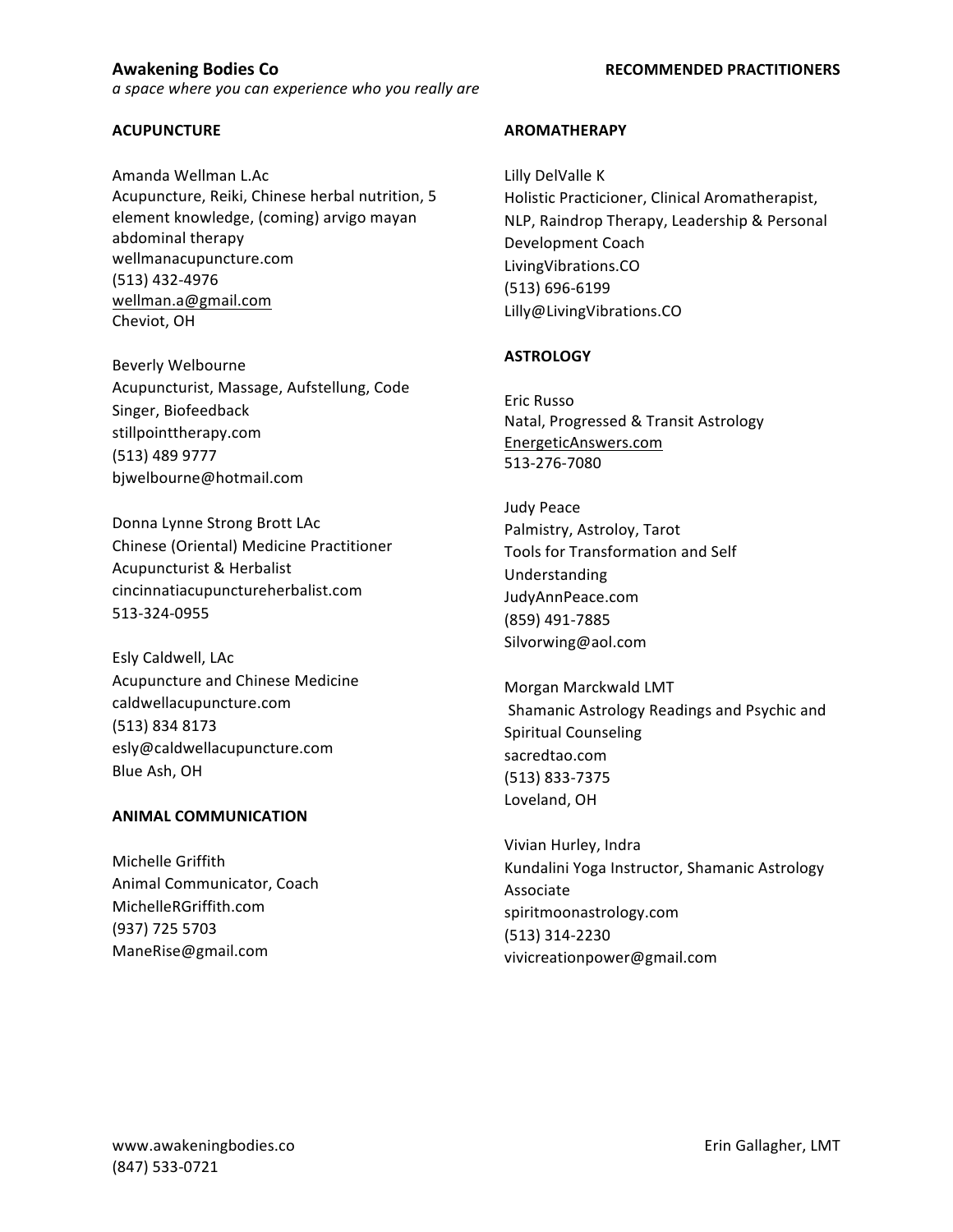### **BODYWORK**

Beverly Welbourne Acupuncturist, Massage, Aufstellung, Code Singer, Biofeedback stillpointtherapy.com (513) 489-9777 bjwelbourne@hotmail.com

Chrisanthi Fekkos BA LMT Cranial Sacral, Myofascial thrivechiropracticcenter.com/aboutus/chrisanthi-fekkos-lmt.html (513) 722- 5072 chrysanthi@gmail.com

Courtney Dill Certified Childlife Specialist, Prenatal/Postnatal/Fertility/infant/LMT/HT (765) 426- 6412 courtney.dill@yahoo.com

Erin Gallagher BA, LMT, bctmb Energetic Coaching, Posturing, Bodywork, myofascial release, Postural Playshops awakeningbodies.co (847) 533- 0721 eringallagher1021@gmail.com

Joy Helton LMT, Owner Shanti Massage joyhelton.com discovershanti.com (937) 238 6545 joy@discovershanti.com Centerville, OH

Kelly Clark LMT discovershanti.com (513) 535 4740 Centerville, OH

Lori Mueller LMT Therapeutic massage & intuitive bodywork lorimuellerlmt.com (859) 835-3152

Fort Thomas, KY Phoenix Sunshine, Amanda Hendricks Relaxation Massage, Healing Touch, Sacred Witness pheonixsunshinerising.com (513) 939 -4090 phoenixsunshine13@gmail.com

Tisa McGraw LMT Cranialsacral, lymphatic, Enneagram, Healer, Buddhist Teacher (859) 640- 3703 tisamcgraw@gmail.com

Beverly Welbourne Acupuncturist, Massage, Aufstellung, Code Singer, Biofeedback stillpointtherapy.com (513) 489- 9777 bjwelbourne@hotmail.com

Mattie Griffin, MA/LMT/CTYP SomaVeda Thai Yoga Therapist, Ayurvedic Wellness Consultant, Holistic Trauma Counselor bodywisdomcenter.com 903-681-1253 Mattieruthg@gmail.com 

Morgan Marckwald LMT Shamanic Astrology Readings and Psychic and Spiritual Counseling sacredtao.com (513) 833 7375 Loveland, OH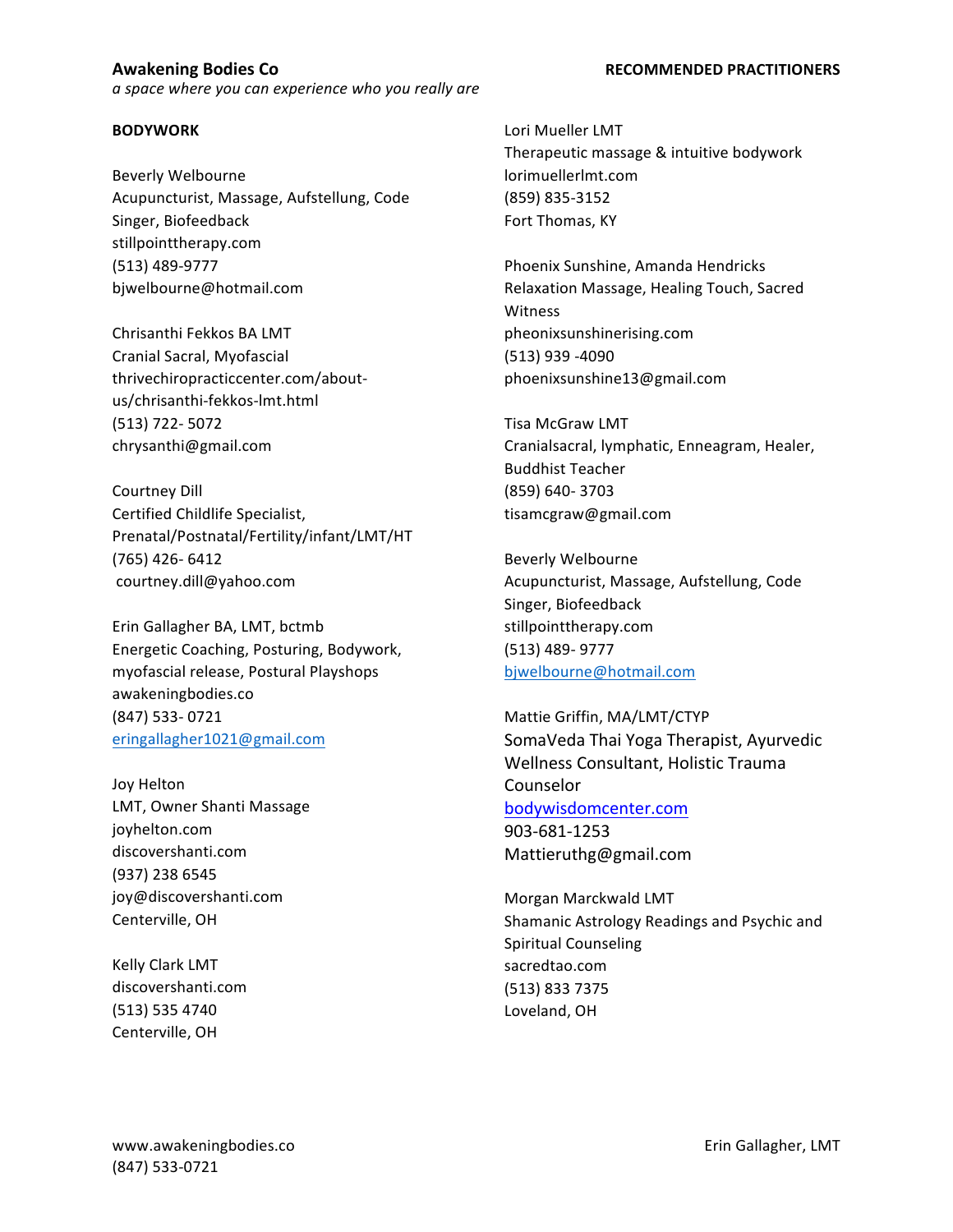### **BREATHWORK**

Mary Schoen Global Wealth Network (513) 253 2788 mschoen@cinci.rr.com

### **CHIROPRACTIC**

Dr. Brian McMaster Chiropractor SignalHillChiropractic.com (513) 248- 1040 Drbones@signalhillchiropractic.com Milford, OH

Dr. Jack Armstring wholecarechiropractic.com

Dr. William Kotheimer (513) 831- 4092 Milford, OH

## **COACHING**

Brecka Burton Intuitive life coaching, Reiki Master, IET Master (513) 716- 2678

Emily Rae Davies Sexual Wellness Educator (513) 680--0303 Subtlebodyyoga@gmail.com Clifton, OH

Erin Gallagher BA, LMT, bctmb Energetic Coaching, Posturing, Bodywork, myofascial release, Postural Playshops awakeningbodies.co (847) 533- 0721 eringallagher1021@gmail.com

www.awakeningbodies.co example and the settlement of the settlement of the settlement of the settlement of the settlement of the settlement of the settlement of the settlement of the settlement of the settlement of the set (847) 533-0721

Judi A. Winall, M.Div. PsychoSpiritual Mentor/Teacher of Soul Empowerment SoulEmpowerment.com JoyfulHealingLaughter.com (513) 899- 3115 Judi@Soul Empowerment.com judi@joyfulhealinglaughter.com Morrow, OH

Kate E. McCracken Intuitive Business Coach, Marketing, Communications, Using Technology (213) 537-3714 KateEMcCracken@gmail.com

Leslie Hershberger MA Transformational Consultant | Executive Coach | Master Facilitator lesliehershberger.com (513) 543-7720 leslie@lesliehershberger.com

Lilly DelValle K Holistic Practicioner, Clinical Aromatherapist, NLP, Raindrop Therapy, Leadership & Personal Development Coach LivingVibrations.CO (513) 696- 6199 Lilly@LivingVibrations.CO

Lisa Howe, PhD Consultant and Facilitator novalabcreative.com (513) 967- 0825 novalabcreative@gmail.com

Liz Kitchell **Birthing Purpose Coach** 513.638-1942 http://www.lizkitchellcoaching.com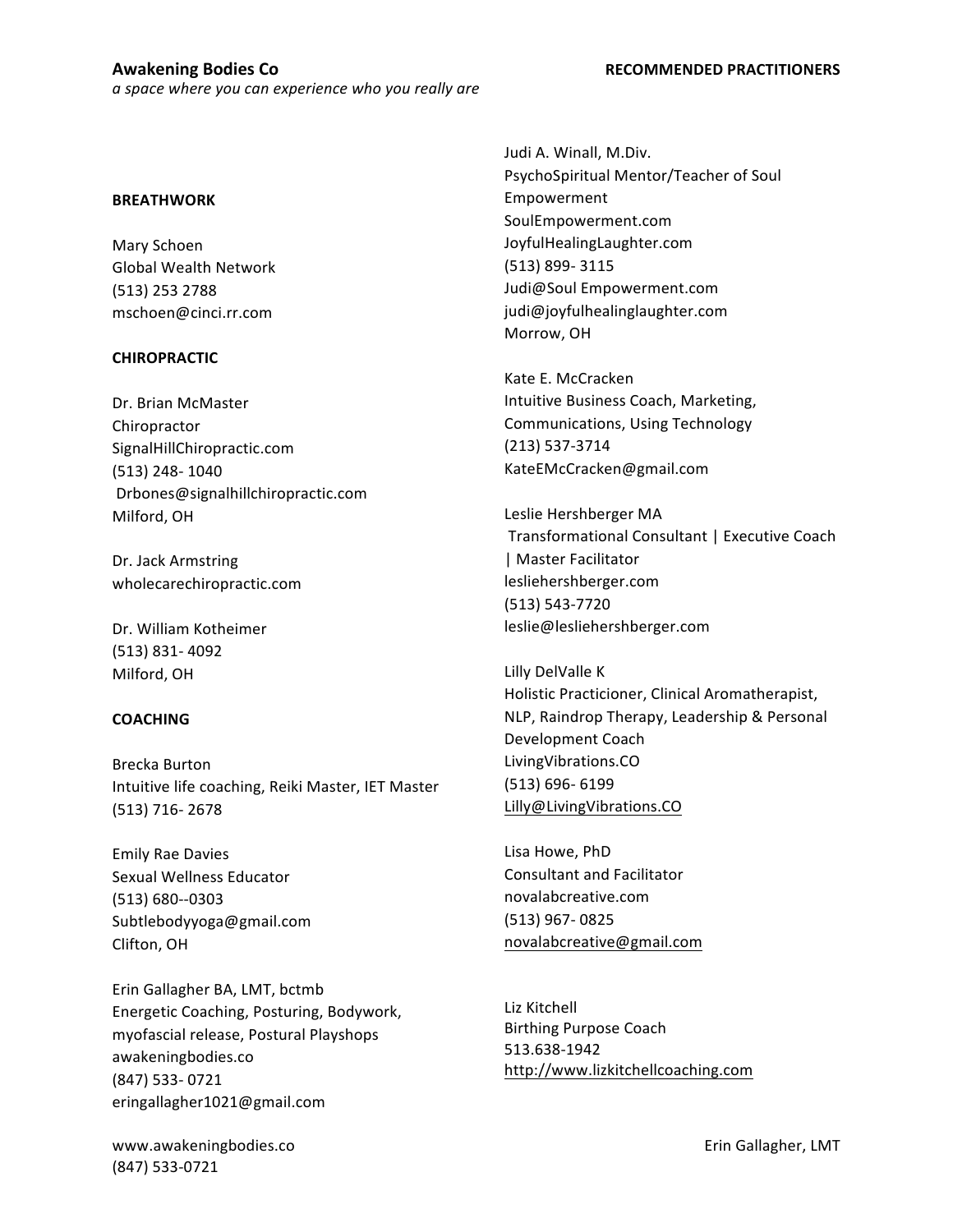Sonya Verma MHSA, MBI, RYT500, MBSR Ayurvedic Wellness Counselor, Lifestyle Coach, Embodied Sound Healing, Reiki, Somatics, Yoga Facilitator, True Body Project Leader, HealthRHYTHMS Facilitator www.innerradiantlife.com (513) 882-2433 sonyavermayoga@gmail.com

Tara L. Robinson Author, Speaker, Life Coach, Retreats, Workshops, Exec. Dir. HEAT TaraLRobinson.com Lifedynamicstara@gmail.com Loveland, OH

Tracy O'Neil Co-Active Coach stardustofpossibility.com (415)306-2665 TracyT360@mac.com

Michelle Griffith Animal Communicator, Coach MichelleRGriffith.com (937) 725- 5703 ManeRise@gmail.com

### **HEALING**

Anne Steffen-Russo Energy Medicine, Counseling, Medical Intuitive EnergeticAnswers.com (513) 473- 7447 amsteffen1@yahoo.com

Beverly Welbourne Acupuncturist, Massage, Aufstellung, Code Singer, Biofeedback stillpointtherapy.com (513) 489 -9777 bjwelbourne@hotmail.com

www.awakeningbodies.co entitled that the set of the set of the Erin Gallagher, LMT (847) 533-0721

Brecka Burton Intuitive life coaching, Reiki Master, IET Master (513) 716- 2678

Diantha Duren Creative Director for Marvin's Organic Gardens (MOG), Little Turtle Sanctuary & Bridger of Worlds. Earth Alchemy, Home Apothecary, customized retreats ft. Yoga, Meditation, guided hiking, nature bathing, paddle boarding (SUP), kayaking & workshops www.marvinsorganicgardens.com (513) 675-1435 diantha@marvinsorganicgardens.com Oregonia, near Fort Ancient

Gary Mathews, Grandfather Mogli Shamanic Counselor/Shamanic Healing stillpointtherapy.com gary@shamaniccounselor.com

Jackie Millay Wellness, Crystals, Reiki, Qauntum Touch, TaiChi/ChiKung harmonicpulsewellness.com (513) 405- 1514 socaja@yahoo.com

Jacqueline Steinbeck, Amar Jacqueline Advanced EPT Therapist, Certified Kundalini Yoga Instructor radianthealingtechnologies.com (513) 871 0838 jacquelines@fuse.net Blue Ash. OH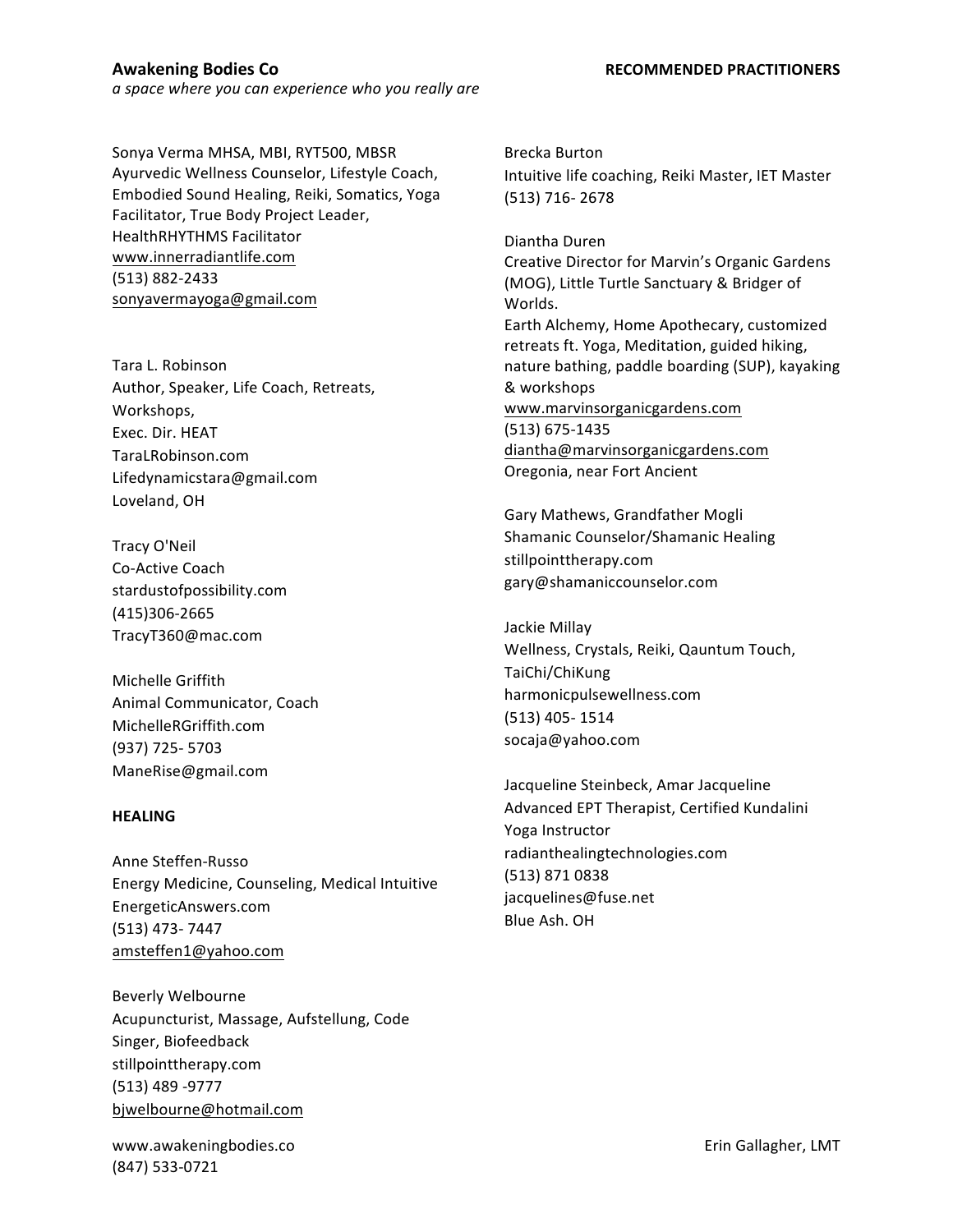Judi A. Winall, M.Div. PsychoSpiritual Mentor/Teacher of Soul Empowerment SoulEmpowerment.com JoyfulHealingLaughter.com (513) 899- 3115 Judi@Soul Empowerment.com judi@joyfulhealinglaughter.com Morrow, OH

Julia Martin Yoga, Art, Energy Healing THEFLYINGCAT.NET Covington, KY

Laura Pieratt Divinley Guided Healing LauraPieratt.com (859) 802 9776 EnergyHealing@fuse.net

Lilly DelValle K Holistic Practicioner, Clinical Aromatherapist, NLP, Raindrop Therapy, Leadership & Personal Development Coach LivingVibrations.CO (513) 696 -6199 Lilly@LivingVibrations.CO

Mattie Griffin, MA/LMT/CTYP SomaVeda Thai Yoga Therapist, Ayurvedic Wellness Consultant, Holistic Trauma Counselor bodywisdomcenter.com 903-681-1253 Mattieruthg@gmail.com 

Mer Hogan Shaman, Yogini, Movement Therapist, and Retreat/Journey Leader thebeautyway.net theconnectionproject.com (513) 313- 1018 Hogan.meredith@gmail.com

Patti Kessler **Trueheart Healing** PattiKessler.com (513) 240 -1602 Patti@PattiKessler.com Blue Ash,OH

Ryan Elizabeth Intuitive artist and healer ryan-elizabeth.com (513) 704- 0283 ryanelizabeth.artist@gmail.com

Sue Wells Alternative Healing and Wellness healing-wells.com (513) 465- 0734 sue@healing-wells.com Tisa McGraw LMT Cranialsacral, lymphatic, Enneagram, Healer, Buddhist Teacher (859) 640 3703 tisamcgraw@gmail.com

Vickie M. Fairchild PT, CMA, BMCP Healer, author, Speaker, Teacher, Physical Therapy, Yoga lighttouchpt.com divinetrilogy.org (513) 792- 2300 lighttouchpt@zoomtown.com divinetrilogy1@gmail.com

## **INTUITIVE**

Anne Steffen-Russo Energy Medicine, Counseling, Medical Intuitive EnergeticAnswers.com (513) 473- 7447 amsteffen1@yahoo.com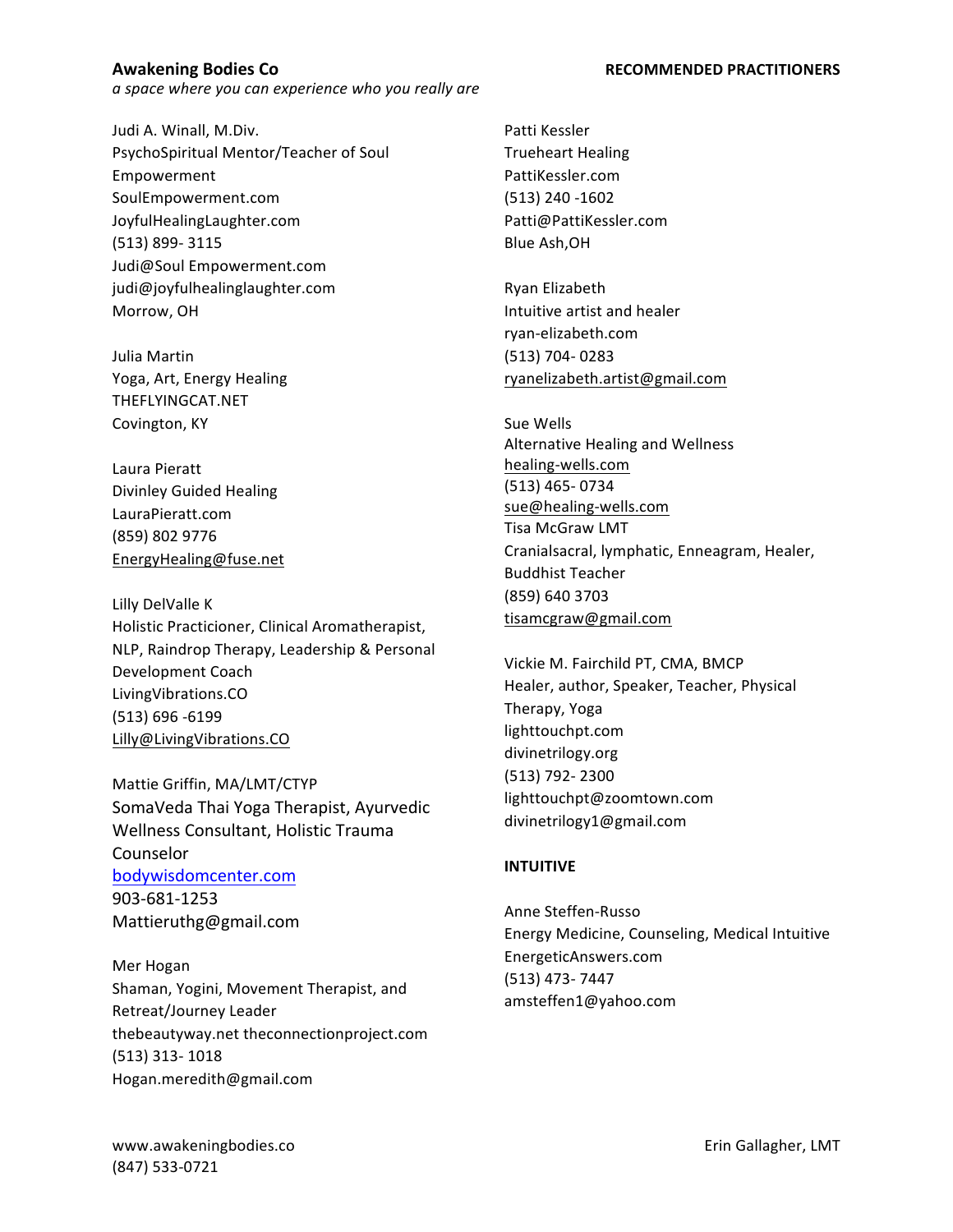Erin Gallagher BA, LMT, bctmb Energetic Coaching, Posturing, Bodywork, myofascial release, Postural Playshops awakeningbodies.co (847) 533- 0721 eringallagher1021@gmail.com

Jacqueline Steinbeck, Amar Jacqueline Advanced EPT Therapist, Certified Kundalini Yoga Instructor radianthealingtechnologies.com (513) 871- 0838 jacquelines@fuse.net Blue Ash. OH

Laura Pieratt Divinley Guided Healing LauraPieratt.com (859) 802 9776 EnergyHealing@fuse.net

Lilly DelValle K Holistic Practicioner, Clinical Aromatherapist, NLP, Raindrop Therapy, Leadership & Personal Development Coach LivingVibrations.CO (513) 696 -6199 Lilly@LivingVibrations.CO

Michelle Griffith Animal Communicator, Coach MichelleRGriffith.com (937) 725- 5703 ManeRise@gmail.com

Morgan Marckwald LMT Shamanic Astrology Readings and Psychic and Spiritual Counseling sacredtao.com (513) 833- 7375 Loveland, OH

Patti Kessler Trueheart Healing PattiKessler.com (513) 240 -1602 Patti@PattiKessler.com Blue Ash,OH

Tisa McGraw LMT Cranialsacral, lymphatic, Enneagram, Healer, Buddhist Teacher (859) 640 3703 tisamcgraw@gmail.com

Vickie M. Fairchild PT, CMA, BMCP Healer, author, Speaker, Teacher, Physical Therapy, Yoga lighttouchpt.com divinetrilogy.org (513) 792- 2300 lighttouchpt@zoomtown.com divinetrilogy1@gmail.com

## **MEDICAL CARE**

Christine Jacobson Graeter, RN, MSN, PhD Holistic Nurse, Bodytalk (513) 832 0686 TightropeBalance@gmail.com

Dr. Ted Cole Holistic Primary Care, Hyperbarics Colecenter.com (513) 563 4321 West Chester, OH

## **MEDITATION**

Andrea Ciafardini Holistic Practicioner and Meditiation Teacher andreaciafardini.com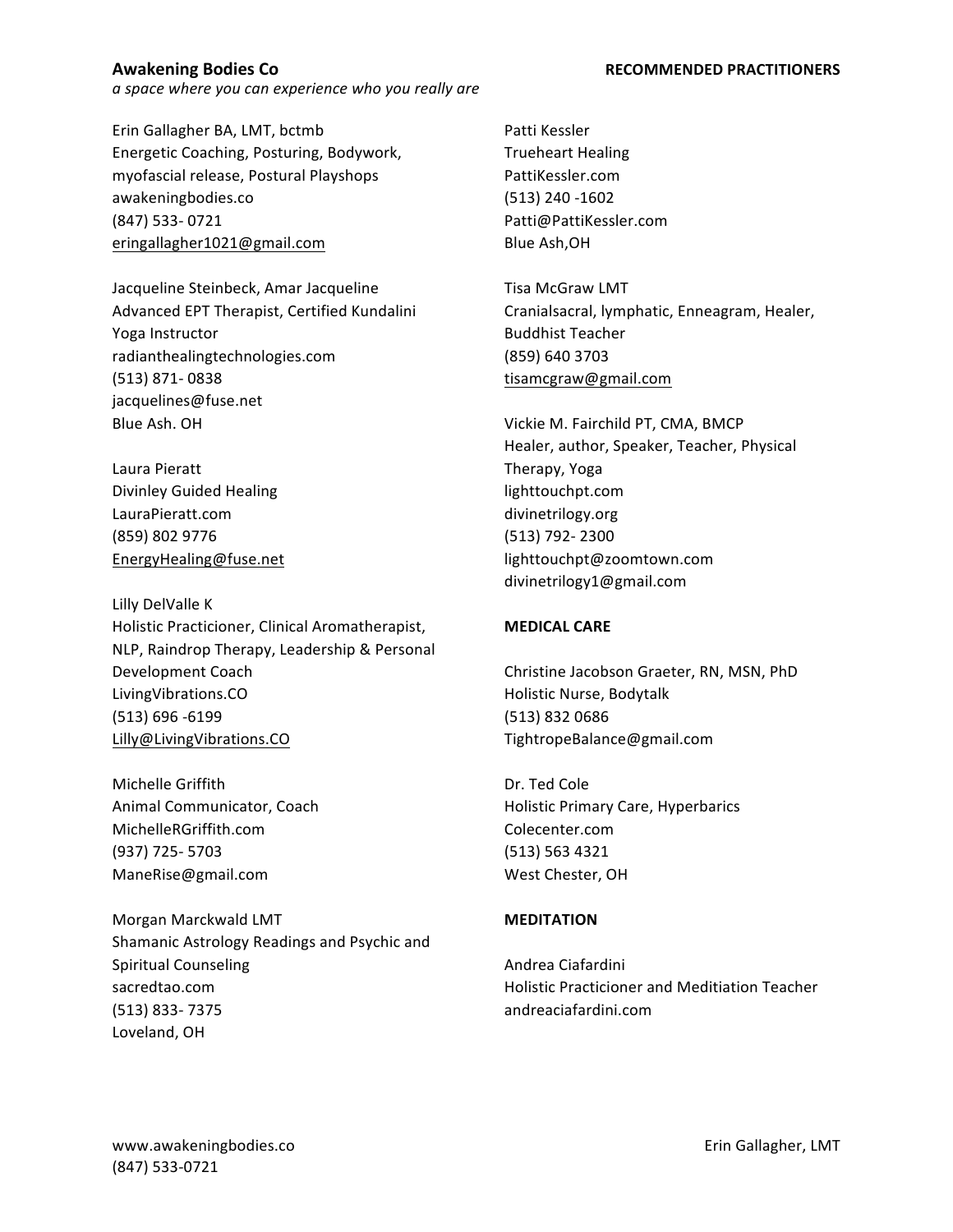Donna Lynne Strong Brott LAc Chinese (Oriental) Medicine Practitioner Acupuncturist & Herbalist cincinnatiacupunctureherbalist.com (513) 324-0955

Jacqueline Steinbeck, Amar Jacqueline Advanced EPT Therapist, Certified Kundalini Yoga Instructor radianthealingtechnologies.com (513) 871- 0838 jacquelines@fuse.net Blue Ash. OH

Jennifer Howd Certified Mindfulness Facilitator UCLA, Mindfulness Mentoring, Classes http://jenniferhowd.com Hello@jenniferhowd.com (310) 739-9488 Pleasant Ridge and beyond

Jennifer Sharp, Ph.D Consultant, Group Facilitator, Workshop Innovator Jenn.sharp13@gmail.com Pamela Quinn Founder of Elemental OM, Teacher of Hatha, Kundalini, and Tantra, Ayurvedic Specialist, author, lifestyle, yoga, meditation and nutrition https://elementalom.com/vedic-consultations/ http://www.elementalom.com (513) 440-3128 pamela@elementalom.com

Renee A Groenemann, MA Licensed Mental Health Counselor, Yoga Therapist, EMDR, Hypnotherapy, Embodied Mindfullness spiritedgrowth.com (513) 289- 6759 renee@spiritedgrowth.com

Stacy Sims Mind-Body Educator, founder of TBP, MMM, CS truebodyproject.org citysilence.org stacysims.net (513) 470 5548 truestacy@gmail.com

Tisa McGraw LMT Cranialsacral, lymphatic, Enneagram, Healer, Buddhist Teacher (859) 640- 3703 tisamcgraw@gmail.com

# **MENTAL HEALTH COUNSELING**

Clark Echols, Jr., Mdiv, PC Licensed Proffessional Counselor & Trillium Small Group Center pastoral-counseling.org (513) 791 5990

Janet Nash MSW, LISW-S, C-IAYT Mental Health Therapist + Yoga Therapist interioritywellness.com interioritywellness@gmail.com West Chester, OH

John Harrison, LPCC Certified Relational Life Therapist, Couples, Men's, Group Counseling lifemadeconscious.com (513) 306-4000

Renee A Groenemann, MA Licensed Mental Health Counselor, Yoga Therapist, EMDR, Hypnotherapy, Embodied Mindfullness spiritedgrowth.com (513) 289- 6759 renee@spiritedgrowth.com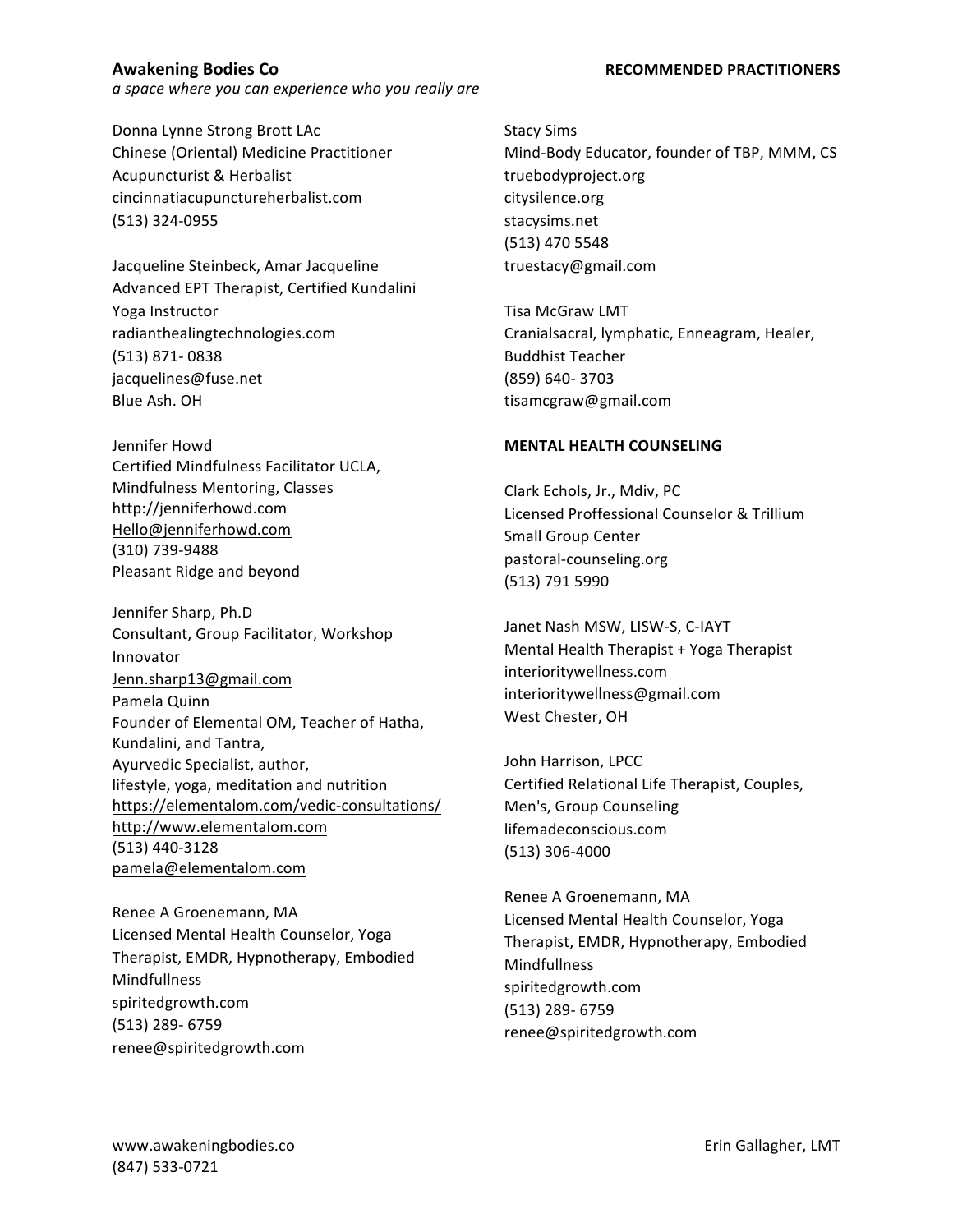Valerie Allen MSE, LPCC Individual and Couples Counseling gracetreeyogastudio.com (513) 317- 8113 valallencounseling@gmail.com West Chester, OH

### **MOVEMENT**

Cynthia Allen GCFP, STMI Integral Human Gait, Guild Certified Feldenkrais, Bones for Life Trainer FutureLifeNow.com (513) 541-5720

Jackie Millay Wellness, Crystals, Reiki, Qauntum Touch, TaiChi/ChiKung harmonicpulsewellness.com (513) 405 1514 socaja@yahoo.com

Josh Garrett Owner, Personal Trainer cincy360fitness.com (513) 271 1729 Jgarrett@cincy360fitness.com

Mattie Griffin, MA/LMT/CTYP SomaVeda Thai Yoga Therapist, Ayurvedic Wellness Consultant, Holistic Trauma Counselor bodywisdomcenter.com 903-681-1253 Mattieruthg@gmail.com 

Mer Hogan Shaman, Yogini, Movement Therapist, and Retreat/Journey Leader thebeautyway.net theconnectionproject.com (513) 313- 1018 Hogan.meredith@gmail.com

Dr. Larry C Bobbert, Ed D Tai Chi, Communications Consultant/Advisor taichivillage.org (859) 582- 2642 lbobbert15@gmail.com

Sonya Verma MHSA, MBI, RYT500, MBSR Ayurvedic Wellness Counselor, Lifestyle Coach, Embodied Sound Healing, Reiki, Somatics, Yoga Facilitator, True Body Project Leader, HealthRHYTHMS Facilitator www.innerradiantlife.com (513) 882-2433 sonyavermayoga@gmail.com

Suzie Nagy E-RYT500 Yoga, Reiki, Energy work, Birth Doula, Somatic Movement Therapist suzieyoga.com 513 236 8812 suzieyogacincy@gmail.com

Vickie M. Fairchild PT, CMA, BMCP Healer, author, Speaker, Teacher, Physical Therapy, Yoga lighttouchpt.com divinetrilogy.org (513)792- 2300 lighttouchpt@zoomtown.com divinetrilogy1@gmail.com

## **NUTRITION/FOOD/GARDEN/HERBS**

Amanda Wellman L.Ac Acupuncture, Reiki, Chinese herbal nutrition, 5 element knowledge, (coming) arvigo mayan abdominal therapy wellmanacupuncture.com (513) 432-4976 wellman.a@gmail.com Cheviot, OH

### **Awakening Bodies Co RECOMMENDED PRACTITIONERS**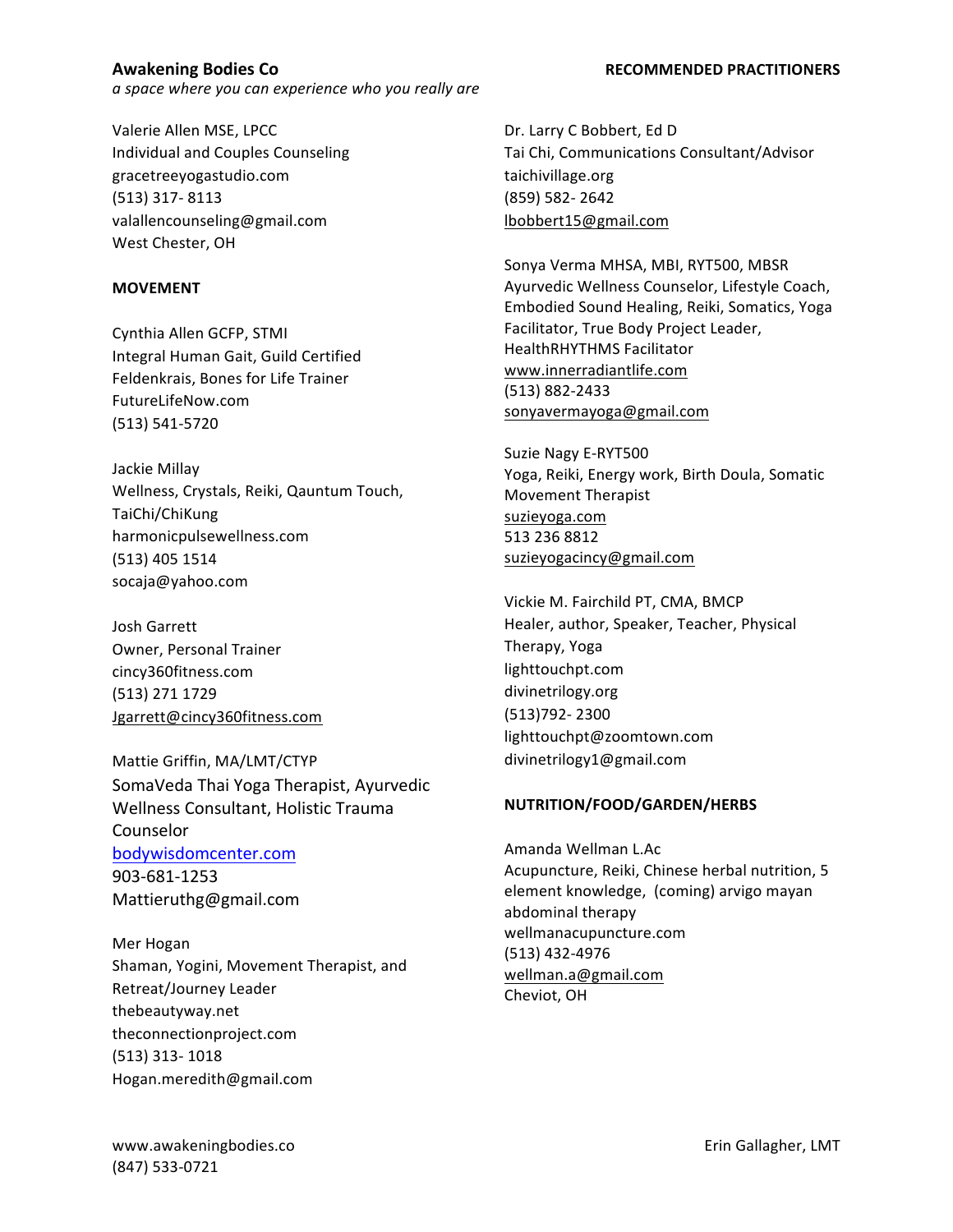Diantha Duren

Creative Director for Marvin's Organic Gardens (MOG), Little Turtle Sanctuary & Bridger of Worlds. 

Earth Alchemy, Home Apothecary, customized retreats ft. Yoga, Meditation, guided hiking, nature bathing, paddle boarding (SUP), kayaking & workshops

www.marvinsorganicgardens.com (513) 675-1435 diantha@marvinsorganicgardens.com Oregonia, near Fort Ancient

Donna Lynne Strong Brott LAc Chinese (Oriental) Medicine Practitioner Acupuncturist & Herbalist cincinnatiacupunctureherbalist.com 513-324-0955

Dr. Jack Armstring wholecarechiropractic.com

Mattie Griffin, MA/LMT/CTYP SomaVeda Thai Yoga Therapist, Ayurvedic Wellness Consultant, Holistic Trauma Counselor bodywisdomcenter.com 903-681-1253 Mattieruthg@gmail.com 

Pamela Quinn Founder of Elemental OM, Teacher of Hatha, Kundalini, and Tantra, Ayurvedic Specialist, author, lifestyle, yoga, meditation and nutrition https://elementalom.com/vedic-consultations/ http://www.elementalom.com 513.440.3128 pamela@elementalom.com

Sonya Verma MHSA, MBI, RYT500, MBSR Ayurvedic Wellness Counselor, Lifestyle Coach, Embodied Sound Healing, Reiki, Somatics, Yoga Facilitator, True Body Project Leader, HealthRHYTHMS Facilitator www.innerradiantlife.com (513) 882-2433 sonyavermayoga@gmail.com

Susan Dawes Growing food for your family, garden lessons, garden consultation, Empowerment (513) 509-2450 gardentotable22@gmail.com

Wes Duren, Marvin's Organic Gardens (MOG), Little Turtle Sanctuary & Curator for The Loveland Castle Botanical Sanctuary Award winning Ecological Landscaping design, build, maintenance, workshops, community building, regenerative earth stewardship, self empowerment www.marvinsorganicgardens.com http://lovelandcastle.com (513) 932- 3319 Warren, Montgomery, Butler, Hamilton Counties

## **PALMISTRY**

Judy Peace Palmistry, Astroloy, Tarot Tools for Transformation and Self Understanding JudyAnnPeace.com (859) 491- 7885 Silvorwing@aol.com

Patti Lightflower Palmistry and Tarot, Classes, Private Sessions, Public Speaking ireadhands.com (513) 317- 1535 pattilightflower2@gmail.com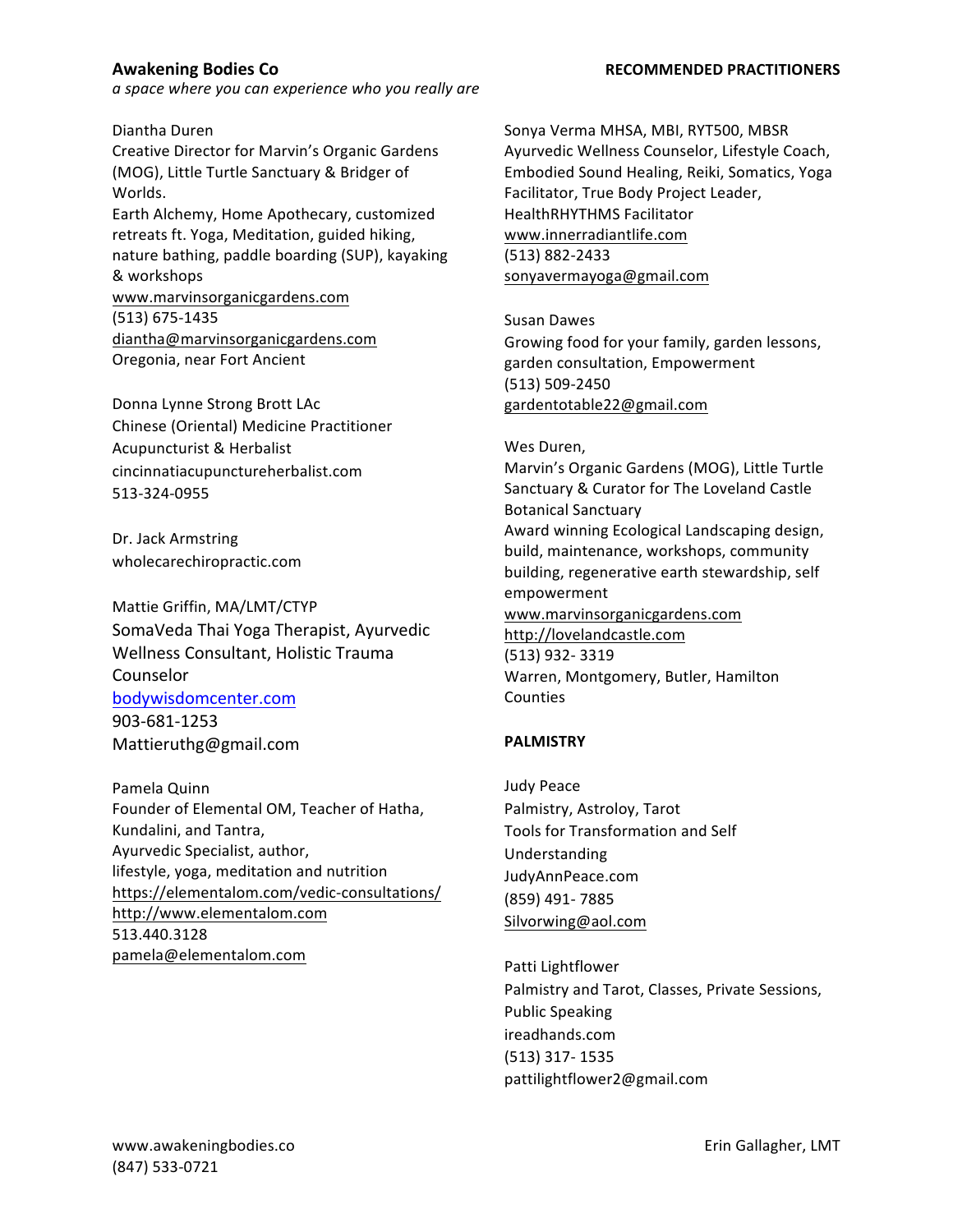## **PHYSICAL THERAPY**

Vickie M. Fairchild PT, CMA, BMCP Healer, author, Speaker, Teacher, Physical Therapy, Yoga lighttouchpt.com divinetrilogy.org (513) 792- 2300 lighttouchpt@zoomtown.com divinetrilogy1@gmail.com

### **REIKI**

Anne Steffen-Russo Energy Medicine, Counseling, Medical Intuitive EnergeticAnswers.com (513) 473- 7447 amsteffen1@yahoo.com

Brecka Burton Intuitive life coaching, Reiki Master, IET Master (513) 716- 2678

Bruce Davis Reiki Practitioner / Teacher Traditional Japanese & Five Element Reiki 5elementreiki.com 513-681-1655 bdreiki@hotmail.com

Jackie Millay Wellness, Crystals, Reiki, Qauntum Touch, TaiChi/ChiKung harmonicpulsewellness.com (513) 405 1514 socaja@yahoo.com

Paul Miller Reiki Master Practitioner paulmillerReiki.com (859) 757-8815

Sonya Verma MHSA, MBI, RYT500, MBSR Ayurvedic Wellness Counselor, Lifestyle Coach, Embodied Sound Healing, Reiki, Somatics, Yoga Facilitator, True Body Project Leader, HealthRHYTHMS Facilitator www.innerradiantlife.com (513) 882--2433 sonyavermayoga@gmail.com

Suzie Nagy E-RYT500 Yoga, Reiki, Energy work, Birth Doula, Somatic Movement Therapist suzieyoga.com 513 236 8812 suzieyogacincy@gmail.com

### **SOUND HEALING**

Beverly Welbourne Acupuncturist, Massage, Aufstellung, Code Singer, Biofeedback stillpointtherapy.com (513) 489- 9777 bjwelbourne@hotmail.com

Kim Fende Vibrational Sound Healer, Energy Artist & Guide (513) 535- 5802

Sonya Verma MHSA, MBI, RYT500, MBSR Ayurvedic Wellness Counselor, Lifestyle Coach, Embodied Sound Healing, Reiki, Somatics, Yoga Facilitator, True Body Project Leader, HealthRHYTHMS Facilitator www.innerradiantlife.com (513) 882--2433 sonyavermayoga@gmail.com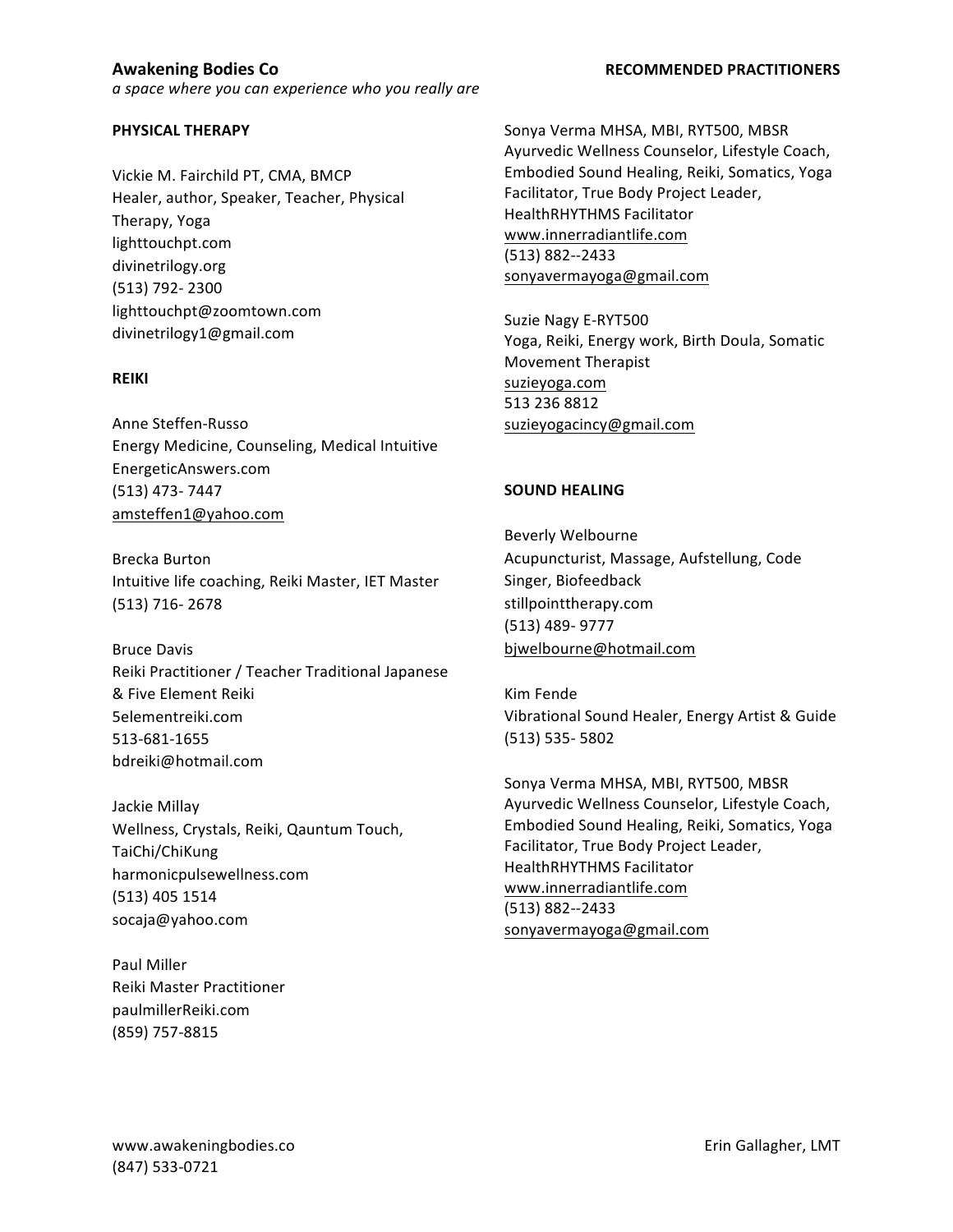## **SPEECH PATHOLOGY**

Tara Noia Pediatric Speech Pathologist smilestherapy.com (513) 583 8333 tara@smilestherapy.com Loveland, OH

## **TANTRA**

Tracy Jo Duckworth, LMT, CYT Certified Ipsalu Tantra Teacher (513) 310-9029 tracyjoduckworth@gmail.com Eastgate Area of Cincinnati

Pamela Quinn Founder of Elemental OM, Teacher of Hatha, Kundalini, and Tantra, Ayurvedic Specialist, author, lifestyle, yoga, meditation and nutrition https://elementalom.com/vedic-consultations/ http://www.elementalom.com 513.440.3128 pamela@elementalom.com

# **TAROT**

Judy Peace Palmistry, Astroloy, Tarot Tools for Transformation and Self Understanding JudyAnnPeace.com (859) 491 7885 Silvorwing@aol.com

Patti Lightflower Palmistry and Tarot, Classes, Private Sessions, Public Speaking ireadhands.com (513) 317 1535 pattilightflower2@gmail.com

## **WEALTH BUILDING**

Liz Kitchell **Birthing Purpose Coach** (513) 638-1942 http://www.lizkitchellcoaching.com

Mary Schoen Global Wealth Network (513) 253- 2788 mschoen@cinci.rr.com

# **YOGA**

Andrea Ciafardini Holistic Practicioner and Meditiation Teacher andreaciafardini.com

Donna Lynne Strong Brott Chinese (Oriental) Medicine Practitioner Acupuncturist & Herbalist cincinnatiacupunctureherbalist.com (513)324--0955

Diantha Duren Creative Director for Marvin's Organic Gardens (MOG), Little Turtle Sanctuary & Bridger of Worlds. Earth Alchemy, Home Apothecary, customized retreats ft. Yoga, Meditation, guided hiking, nature bathing, paddle boarding (SUP), kayaking & workshops www.marvinsorganicgardens.com (513) 675-1435 diantha@marvinsorganicgardens.com Oregonia, near Fort Ancient

Emily Rae Davies Sexual Wellness Educator 513-680-0303 Subtlebodyyoga@gmail.com Clifton, OH